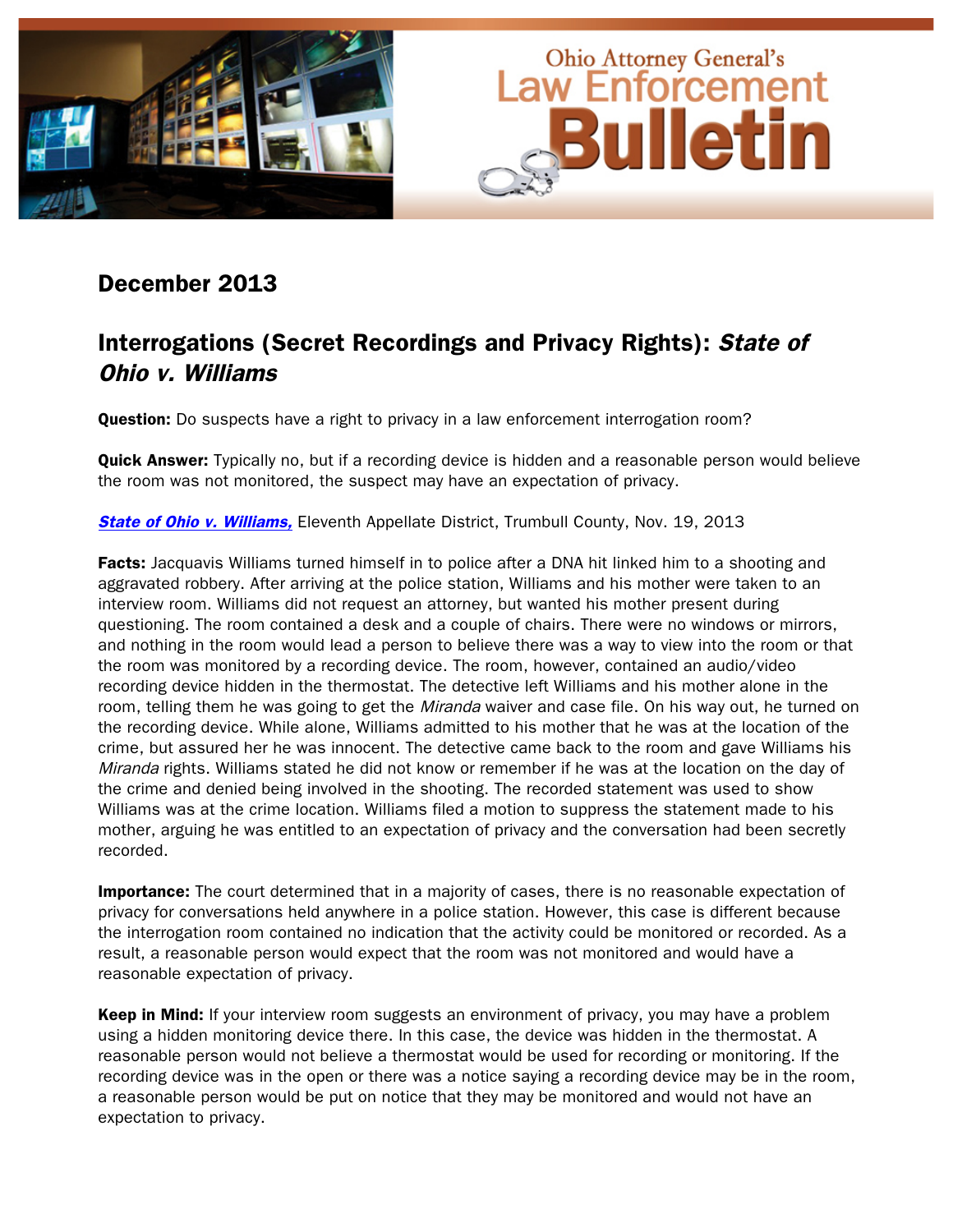#### More on Interrogations

Foreign Nationals and Consulates. You are working a rape and burglary case. The main suspect is a Korean national. You conduct an interview, give *Miranda* rights, get a confession and make an arrest. You do not contact the Korean consulate. Does the confession stand? The court in State of Ohio v. Oh says yes. Although the terms of the Vienna Convention require an individual who is detained by authorities in a foreign country to be notified of his right to assistance and consultation from the consulate, failure to notify a suspect is not grounds for suppression. This is because the exclusionary rule only applies to constitutional rights, not rights created by treaties. **[State of Ohio v. Oh](http://www.sconet.state.oh.us/rod/docs/pdf/1/2013/2013-ohio-4940.pdf)**, First Appellate District, Hamilton County, Nov. 8, 2013

**Oops, I forgot to tell you about** *Miranda.* On patrol, you notice a vehicle towing a trailer with an expired sticker. You run the plate you find there is a warrant out for the owner in another county. You ask dispatch to make contact with that county. You make the stop, ask the driver to exit the vehicle, search him, cuff him, arrest him, and place him in your cruiser. The officer from the other county arrives and tells you he has been trying to serve a warrant on this guy in a domestic violence with a handgun investigation. You both walk over to the suspect and ask him about the gun. He tells you the gun is in the truck. Does the statement about the gun get suppressed? The court in Jones-Bateman says yes. It determined that Jones-Bateman was under arrest at the time of the question and any answer to the question would likely elicit an incriminating response. Once a person has been restrained by police, officers are not authorized to initiate questioning without giving Miranda warnings. **[State of Ohio v. Jones-Bateman](http://www.supremecourt.ohio.gov/rod/docs/pdf/6/2013/2013-ohio-4739.pdf),** Sixth Appellate District, Wood County, Oct. 25, 2013

### Terry Stops (Blocking the Path of Exit): State of Ohio v. Goodloe

**Question:** Is the act of blocking a path of exit to a suspect a minimally intrusive Terry stop or a seizure?

**Quick Answer:** The act of blocking a suspect's path of exit constitutes a seizure, unless a reasonable person would believe he was free to leave.

**[State of Ohio v. Goodloe,](http://www.sconet.state.oh.us/rod/docs/pdf/10/2013/2013-ohio-4934.pdf) Tenth Appellate District, Franklin County, Nov. 7, 2013** 

**Facts:** Two officers in a marked car were stopped at an intersection when they observed Dwight Goodloe at the corner. Goodloe looked like he was going to cross the street, but when he saw the police cruiser, he hesitated. The officers noticed bulges on both sides of Goodloe's pants. They then drove past Goodloe and saw him cross the street and walk through a parking lot. The officers turned around and pulled closer to Goodloe as he walked down the sidewalk. The officers got out, parked on the street next to Goodloe, and blocked Goodloe's path by standing in front of and beside him. One of the officers asked Goodloe if he knew of anyone looking into cars in the parking lot Goodloe had just walked through. Goodloe replied that he did not know anything. Officers then asked Goodloe if he had a firearm on him. Goodloe did not respond, but sighed, dropped his shoulder, and put his head down. The officer took that action as an omission and immediately reached for the bulge on the right side and seized a gun.

**Importance:** The court determined that because one officer was blocking Goodloe's route on the sidewalk and the other was within a foot or two of him, Goodloe had been seized by police. This action occurred right after the cruiser had turned around, followed Goodloe, and pulled up right next to him. Additionally, the fact that officers asked about criminal activity when they approached could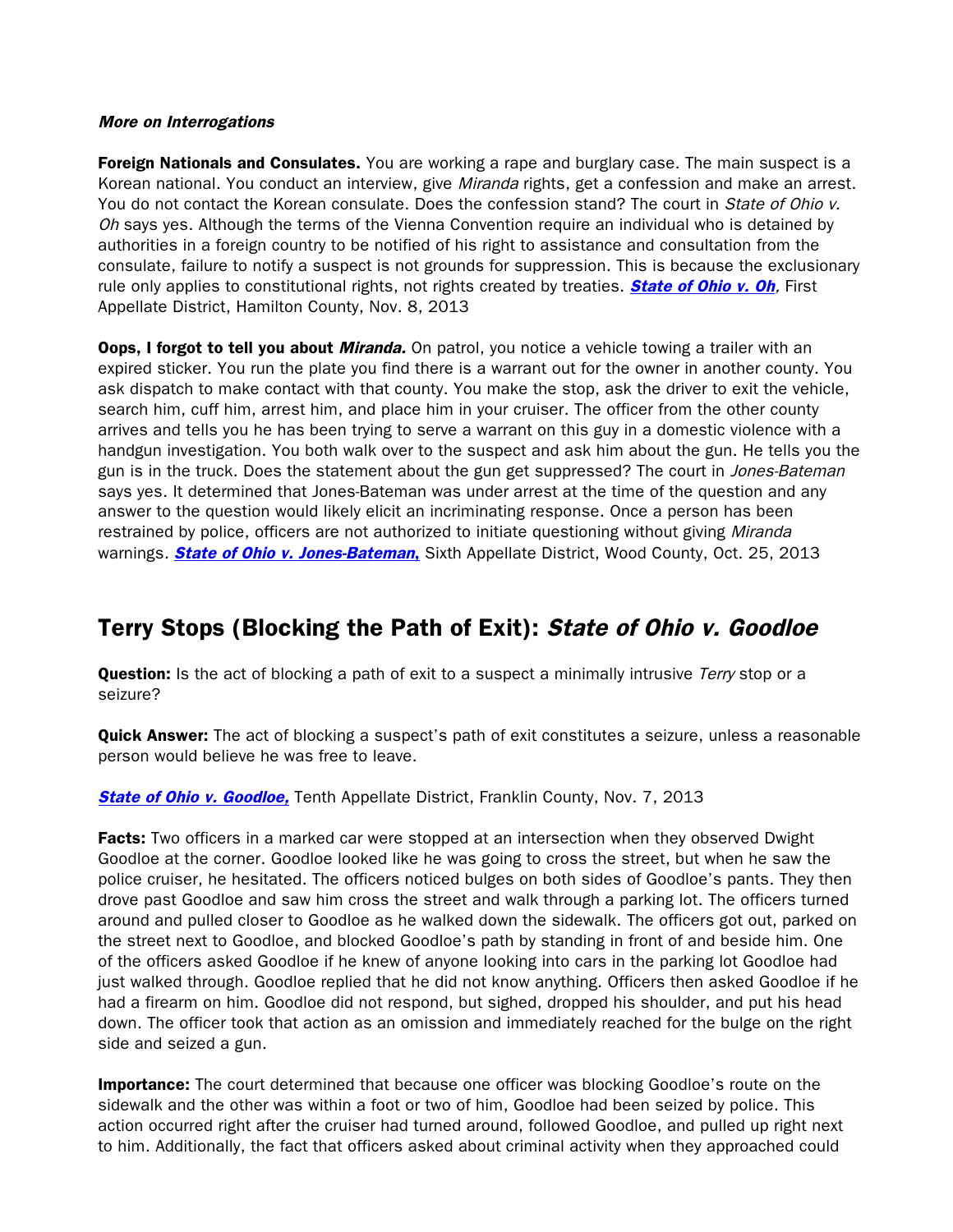cause a reasonable person to believe he was not free to leave. Because the officers seized Goodloe without a reasonable suspicion of criminal activity, the stop violated the Fourth Amendment.

**Keep in Mind:** Remember, a *Terry* stop is **not** a seizure of a suspect, but a tool to stop an individual for investigatory purposes. The test is whether a reasonable person would think he could walk away from you, and that is based on your conduct. If the officers had not followed the suspect, pulled up directly next to him, or blocked his path on the sidewalk, the court may have found their actions to constitute a valid Terry stop.

### More on Terry Stops

**But, I decided not to talk to you, so let me go.** While on patrol, you are dispatched to a hit-skip accident involving a pedestrian. You identify a probable suspect during your investigation. You find him walking home and pull over to talk to him. He starts to walk up, but then begins to back away, saying he needs to get something from his apartment and starts messing around with something at his waistband. You decide this activity looks suspicious, call for back up, get out of the cruiser, point a Taser at the suspect, and order him to the ground. He complies and you conduct a pat-down, finding a loaded .380 semi-automatic in his underwear. Did you have a reasonable basis to detain him? The court in *Johnson* says yes. While the act of walking away from a police car or acting unusually would not justify a Terry stop, the stop is proper if a reasonable police officer would believe this activity could cause a risk of harm to him. **[State of Ohio v. Johnson](http://www.supremecourt.ohio.gov/rod/docs/pdf/2/2013/2013-ohio-4729.pdf)**, Second Appellate District, Montgomery County, Oct. 25, 2013

I know you have done it before, so maybe you are doing it again. While on patrol, you see a car parked in front of a local business with two individuals inside. One is a known heroin user. You circle the block again, see the car is still there, and decide to investigate. You get to the car and ask for the driver's license, run the license and find it to be invalid. You go back to the car and have both the driver and passenger get out. You then notice the passenger is leaning over the cruiser weirdly and find he has his shoe halfway off. You ask him to remove his shoe and find a syringe of heroin. Have you conducted a proper Terry stop? The court in Fox says no. The officer did not see any potential criminal activity and only had suspicion because he recognized one of the individuals as a past heroin user. A person's past reputation or record alone does not equal a reasonable, particularized suspicion that the person is engaged in criminal activity. **State of Ohio v. Fox**, Fifth Appellate District, Richland County, Oct. 30, 2013

# Investigations (Circumstantial Evidence): State of Ohio v. Ruppert and State of Ohio v. Carver

**Question:** Is circumstantial evidence enough to arrest someone when there is no hard evidence that the person committed a crime?

**Quick Answer:** Yes, circumstantial evidence can be used when it is inferred from reasonable and justifiably connected facts to support a finding of criminal activity.

**[State of Ohio v. Ruppert,](http://www.sconet.state.oh.us/rod/docs/pdf/4/2013/2013-ohio-4878.pdf)** Fourth Appellate District, Washington County, Oct. 30, 2013 **[State of Ohio v. Carver](http://www.sconet.state.oh.us/rod/docs/pdf/5/2013/2013-ohio-4900.pdf),** Fifth Appellate District, Ashland County, Nov. 5, 2013

Facts in *Ruppert:* Theresa Ann Everson was awakened by her dogs barking and a call for help. About five minutes later, she heard the call for help again. She looked out the window to see Charles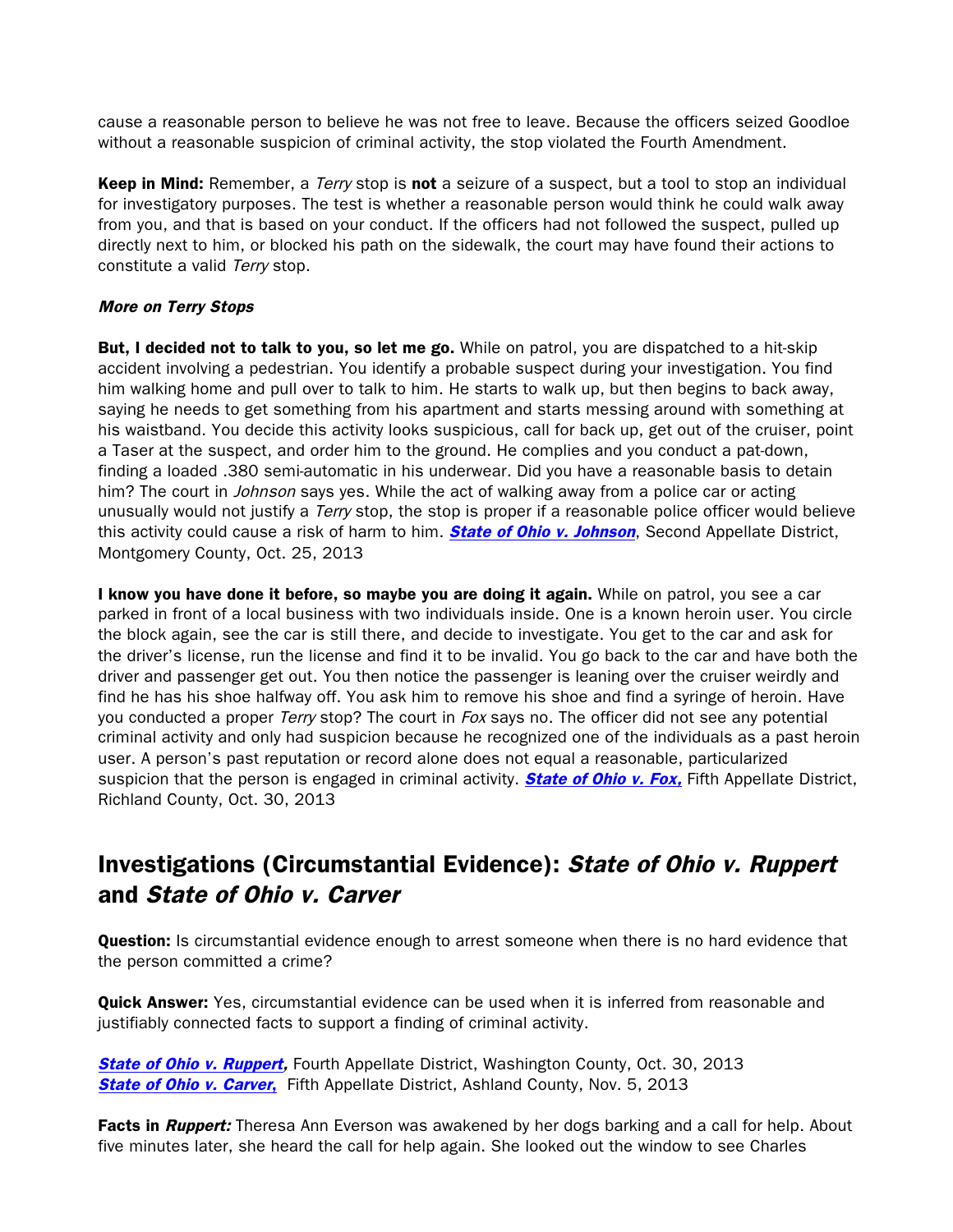Ruppert standing about 50 feet from her home. Everson called the police at 5:56 a.m. Deputy Jeremiah McConnell was dispatched to the Everson property and arrived a few minutes after 6 a.m. There he saw Ruppert walking toward him with his hands in the air. Ruppert told McConnell he was lost, and he seemed disoriented and confused, was staggering, and had a strong smell of alcohol. Ruppert told McConnell that he was driving and the next think he knew he was in the woods. McConnell found Ruppert's car parked down the hill, in a wooded area about 50 to 60 yards from the house. The hood of the car was still warm. McConnell conducted a field sobriety test and determined Ruppert was under the influence of drugs or alcohol. Ruppert was taken to jail, where he blew a .174 on the BAC test at 8:15 a.m. Ruppert was charged with OVI. He filed a motion to suppress, arguing that the BAC test was more than three hours from the time he operated the vehicle. The court determined that even with no hard evidence, the fact-driven situation allowed for a conclusion that the motor vehicle was operated within the three-hour time period.

Facts in *Carver:* Trooper Eugene Crum of the Ohio State Highway Patrol responded to the scene of a single-vehicle accident. He found a truck crashed into a tree, William Carver passed out in the back, and the keys on the floor. The area around the truck was muddy, and Crum did not notice any footprints around the vehicle. When he woke Carver up, Carver told him "Jason" was driving. He also mentioned Jason was bleeding from the accident. Crum looked inside the vehicle and found no blood. Carver was, however, bleeding slightly from his nose and claimed he hit the dash. Crum looked at the dash and saw no indication that someone hit it. Crum believed Carver's injury was more consistent with a driver hitting a steering wheel if not wearing a seat belt. Crum administered a field sobriety test, which indicated Carver was under the influence. Crum then went to the apartment where Carver said Jason lived, but was unable to locate anyone named Jason. Carver was charged with OVI, failure to control, and not wearing a seat belt. Carver appealed, arguing there was not sufficient evidence to show that he operated the truck. The court found that although there was no direct evidence that Carver was operating the vehicle, the circumstantial evidence was sufficient to conclude Carver was driving.

**Importance:** A large part of investigating crime is taking independent facts and adding them together to come up with a complete case theory. This theory can be based on circumstantial evidence, which is inferred from reasonable and justifiably connected facts. In the above cases, neither officer nor any witness observed the suspects operating the cars. But both officers were able to connect the facts in a way that led to a reasonable and justifiable conclusion.

Keep in Mind: The key to circumstantial evidence is logic. If you have to stretch one fact too far to make the pieces connect, that inference is probably not reasonable. For example, if in Ruppert, the officer found the hood of the car to be cold, it is probably unlikely the vehicle was driven within the three-hour window for the BAC test to be valid. Similarly, if the officer in *Carver* found footprints in the mud going away from the car, it may have been likely someone else had driven the vehicle. To brush up on crime scene investigations, check out the Ohio Peace Officer Training Academy's [selection of](http://www.ohioattorneygeneral.gov/Law-Enforcement/Ohio-Peace-Officer-Training-Academy/Course-Catalog/Course-Categories/Crime-Scene-Courses)  [crime scene courses.](http://www.ohioattorneygeneral.gov/Law-Enforcement/Ohio-Peace-Officer-Training-Academy/Course-Catalog/Course-Categories/Crime-Scene-Courses)

# Search of Vehicles (Fruit of the Poisonous Tree): State of Ohio v. Thompson and State of Ohio v. Sarno

**Question:** If your search and seizure of a suspect has been determined invalid, is the evidence you found still able to be used for a conviction?

**Quick Answer:** No, if the evidence is "fruit of the poisonous tree."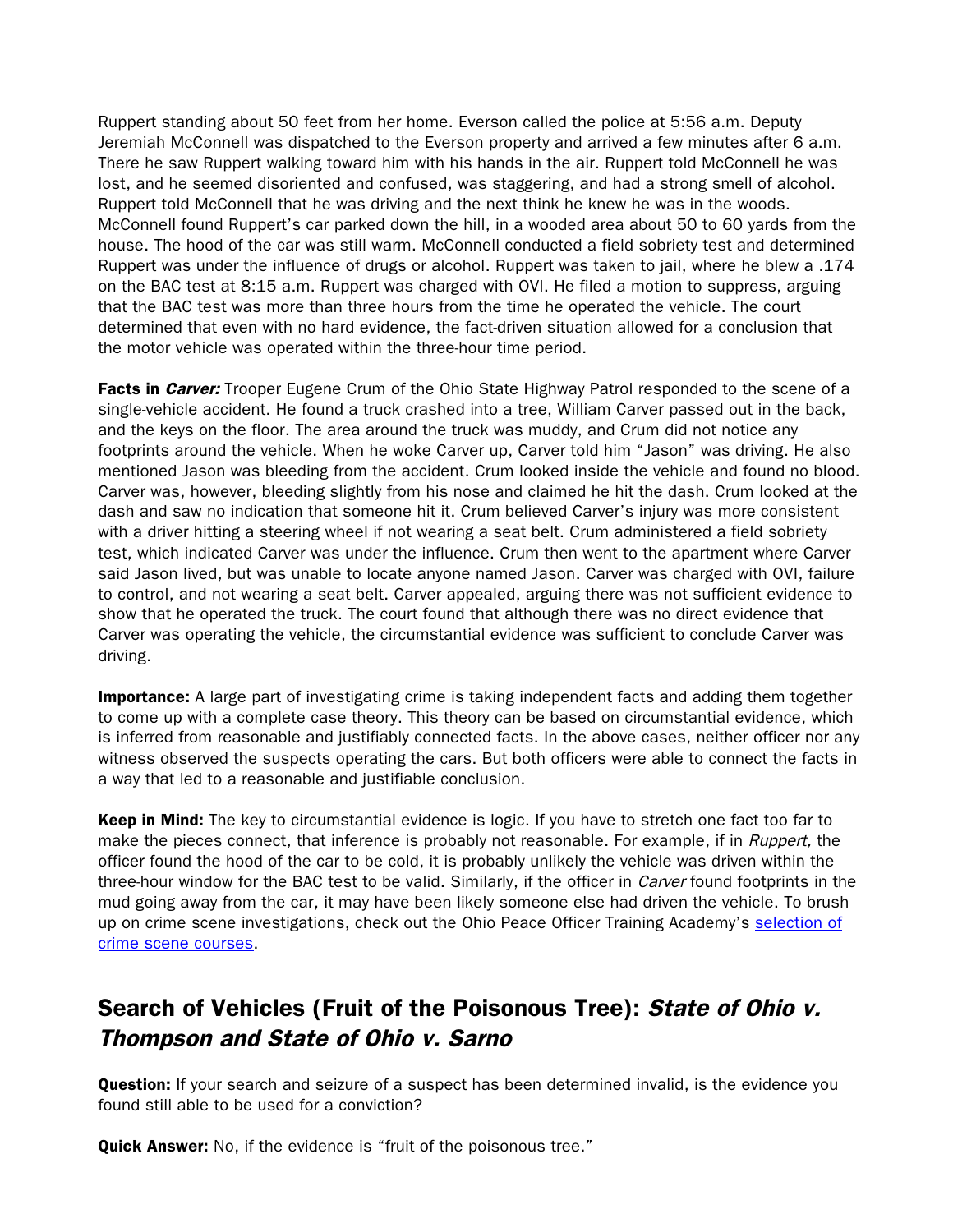**[State of Ohio v. Thompson](http://www.supremecourt.ohio.gov/rod/docs/pdf/2/2013/2013-ohio-4825.pdf),** Second Appellate District, Montgomery County, Nov. 1, 2013 **[State of Ohio v. Sarno,](http://www.supremecourt.ohio.gov/rod/docs/pdf/2/2013/2013-ohio-5058.pdf)** Second Appellate District, Montgomery County, Nov. 15, 2013

Facts in Thompson: Sgt. John Riegel had been driving his marked cruiser when he saw a car turn too fast for the road conditions, pass the cruiser, and turn into an alley without signaling. The car was being driven by Peter Thompson. Riegel activated his lights and followed Thompson into an apartment building parking lot. This particular lot had been the subject of previous complaints of drug activity. Riegel parked directly behind Thompson and walked rapidly toward him. When Riegel caught up to him, he asked if Thompson lived in the building and if he had a driver's license. Thompson only had a temporary permit. Riegel ran Thompson's information and discovered the temporary permit had been suspended. Riegel performed a pat-down, cuffed Thompson, and placed him inside the cruiser, noting that during the pat-down, Thompson was shaking so violently he was concerned for his safety. Riegel then stood outside Thompson's car, looked through the window, and noticed a single marijuana cigarette in the center console. During inventory of the car after a tow, marijuana, heroin, and cocaine were found in the center console.

Facts in Sarno: Trooper Kyle Pohlabel was on patrol looking for impaired drivers. He saw a van pass going the opposite direction with an estimated speed of 50 mph in a 40 mph zone. Pohlabel pulled out the radar and clocked the van at 49 mph and 47 mph. He made a U-turn and pulled the van over for speeding. Andrew Sarno was the driver of the van. When Pohlabel approached the van, he asked Sarno to get out for a field sobriety test. When Sarno got out of the van, Pohlabel noted the smell of raw marijuana. Pohlabel performed the horizontal gaze nystagmus test, and Sarno showed no indicia of impairment. Pohlabel had Sarno sit in the cruiser while he searched the van. Upon search, he found a plastic bag of cocaine under an ashtray and a marijuana pipe containing residue. Sarno moved to suppress the cocaine, arguing Pohlabel had no reason to ask Sarno to get out of the van as he lacked a sufficient basis for administering the field sobriety tests.

**Importance:** Evidence only discovered from knowledge law enforcement gain through an illegal search or seizure is referred to "fruit of the poisonous tree" and must be suppressed. In other words, the only reason you know about the evidence is because you have done something wrong in your search or seizure protocol. In the above cases, the criminals argued that officers had conducted an illegal search of each car. In both cases, the "fruit" was the drugs seized. The risk of creating "poison fruit" of essential evidence can be detrimental to your case. It may be suppressed, and a criminal could go free.

**Keep in Mind:** Where a search is done properly or based on a separate reason other than basis of the improper search, the "fruit" will not be poisoned. For example, in Thompson, the appellate court found the search was done based on plain view, not incident to the arrest, which was later deemed improper. Because of this separate source of probable cause, the "fruit" was not poisoned. And in Sarno, the court determined as long as the vehicle was pulled over on a lawful stop, an officer may ask anyone to exit a vehicle, for any reason, during a traffic stop. Since nothing was improper with the seizure in the first place, the "fruit" in that case was not poisoned.

#### More on Search of Vehicles

You can run, but you can't hide. You are checking registrations of parked cars at a rest stop and notice a car parked backwards. There is no front license plate, so you start to get out of your cruiser to walk around the car. The driver then turns the car on, pulls forward, and moves to another parking space at the other end of the parking lot. You get back in your cruiser and follow the car. The car then backs up and heads for the freeway entrance. You are able to see the plate, run it, and find the car is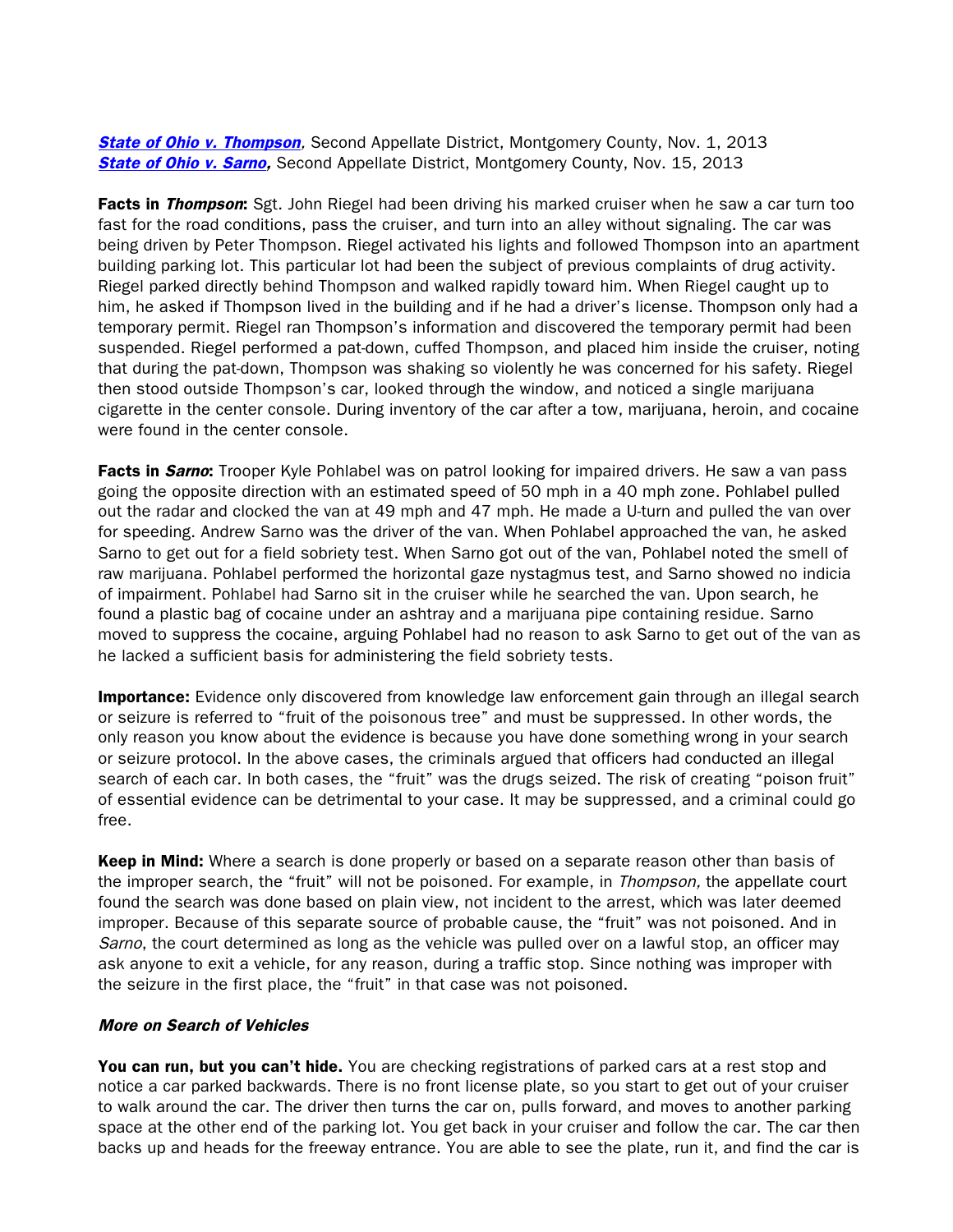not registered. You activate your lights and pull the car over. Did you have an articulable suspicion to pull the car over? The court in Rice says yes. Under the totality of the circumstances and based on years of experience, the trooper had enough reasonable suspicion of criminal activity to stop David Rice. Specifically, the fact that the driver parked the car the wrong way in the parking space drove the wrong way in the parking lot, seemingly attempted to avoid the officer by moving to a different parking spot, and the car was not registered provided enough reasonable suspicion of criminal activity. **State** [of Ohio v. Rice](http://www.supremecourt.ohio.gov/rod/docs/pdf/2/2013/2013-ohio-5056.pdf), Second Appellate District, Miami County, Nov. 15, 2013

**Do sniffs prolong traffic stops?** While on patrol with your canine, you see a car speeding and cross center on multiple occasions. You find it has expired tags. You pull the car over, approach, and note an open beer in the back seat. You do not, however, detect an odor of alcohol or observe any suspicious behavior of the driver. The driver admits he was driving erratically and says it was because he was on the phone having a heated fight with his girlfriend. Due to a significant drug problem in your county, you have your canine partner perform a sniff. The dog alerts, and you find 90 hydrocodone pills and two bags of heroin. You then write the traffic ticket. Did the sniff inappropriately extend the traffic stop? The court in *Brown* says no. It determined the dog sniff did not unconstitutionally prolong the stop. Based on the testimony, only five minutes had elapsed from the time of the stop to the walk-around, and Glenn Brown had not yet been issued a citation to conclude the traffic stop. **[State of Ohio v. Brown,](http://www.sconet.state.oh.us/rod/docs/pdf/6/2013/2013-ohio-4952.pdf)** Sixth Appellate District, Huron County, Nov. 8, 2013

Is my information stale? Based on a confidential source and a pattern of drug activity, you get a warrant to place a GPS on a suspect's car because the suspect will be traveling to Chicago in the next 30 days. The warrant allows for the GPS to remain on the car for that 30-day period; however, the suspect does not leave the city. You learn from the confidential source that the suspect was unable to leave the county due to pending civil charges, but those were cleared and he will be leaving in the next few weeks. As a result, you ask that the warrant be extended, but add no additional information to the affidavit. Has the information gone "stale"? The court in *Winningham* says no. It determined the information had not gone stale because the informant had given police the reason why Lawrence Winningham had not gone to Chicago. The informant also provided a new timeline and told police about a secret compartment in the car. As such, this was new information to establish probable cause for the second warrant. **State of Ohio v. Winningham**, First Appellate District, Hamilton County, Nov. 6, 2013

### Proper Protocol (Marking an Arrest): State of Ohio v. Gordon

**Question:** Have you made a valid arrest even though the prosecutor does not charge the suspect with the crime you arrested him for because the facts ultimately do not support the arrest?

**Quick Answer:** Yes, if the officer believes at the time of the arrest there is probable cause criminal activity is occurring.

**[State of Ohio v. Gordon,](http://www.sconet.state.oh.us/rod/docs/pdf/9/2013/2013-ohio-4997.pdf) Ninth Appellate District, Nov. 13, 2013** 

**Facts:** Jack Gordon was a passenger in a vehicle that was pulled over on a traffic stop. During the stop, Office Timothy Wypasek approached the passenger side and noticed Gordon had a pill bottle in his hand. Gordon then stuffed the bottle between the seat and the center console. Wypasek, interpreting this as an attempt to hide contraband, arrested Gordon. Gordon appeared to be intoxicated and was not cooperative with the officers. After the arrest, Wypasek located the pill bottle, which was empty. After a search of Gordon, various pills were found in his pocket, along with the pill